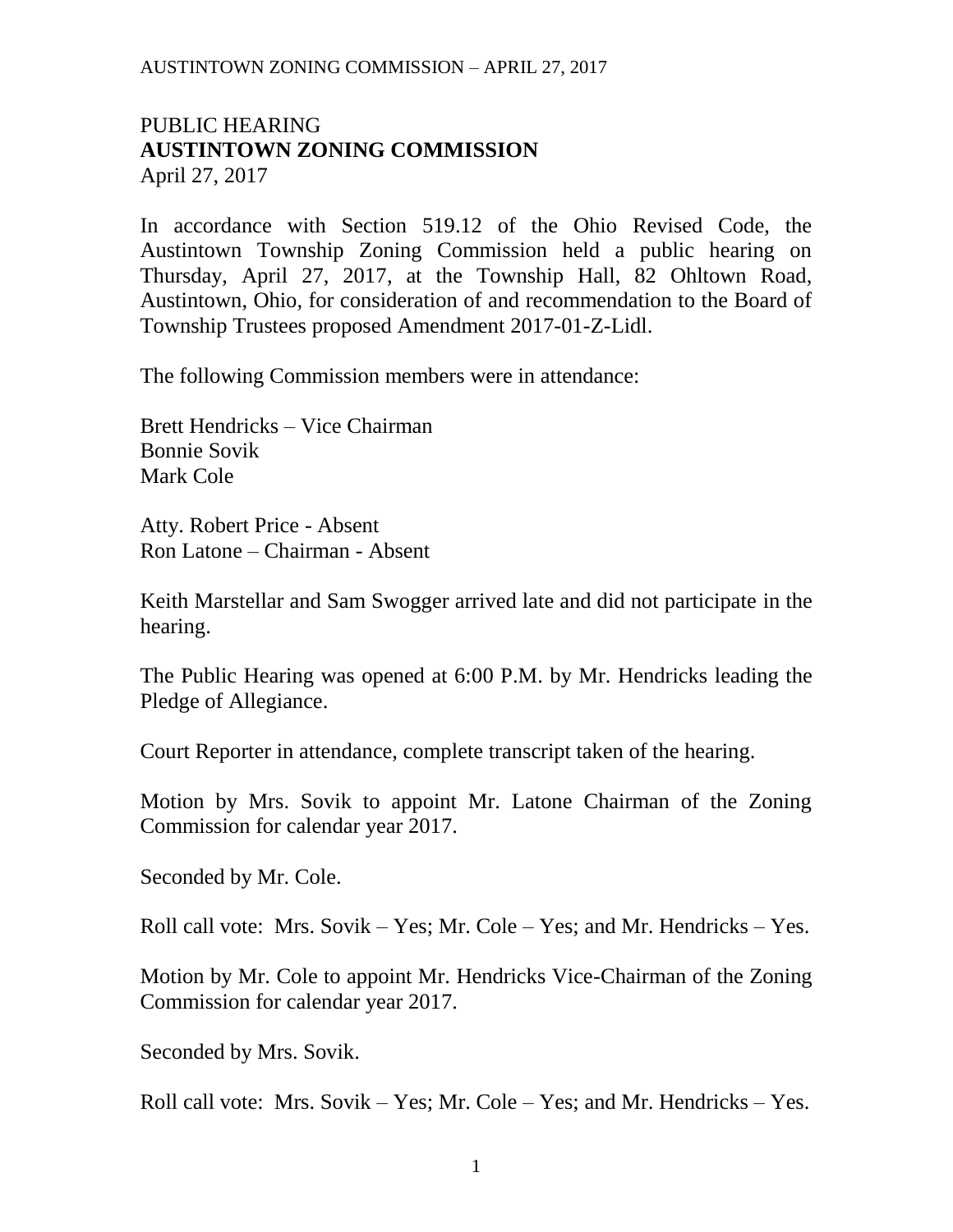Motion by Mrs. Sovik to **APPROVE** the minutes of the October 27, 2016 public hearing.

Seconded by Mr. Cole.

Roll call vote: Mrs. Sovik – Yes; Mr. Cole – Yes; and Mr. Hendricks – Yes.

## **AMENDMENT 2017-01-Z**

Civil & Environmental Consultants, Inc., 333 Baldwin Road, Pittsburgh, Pennsylvania, 15205, on behalf of the Estate of Georgia Jordon, 350 Wilcox Road, Austintown, Ohio, 44515, requests the rezoning of the southerly 1.46 acre portion of two parcels of land containing a combined total of approximately 2 acres, Tract 8, Parcels 48-058-0-008 and 48-058-0-009, 6135 and 6147 Mahoning Avenue, Austintown Township, from Residence R-1 Districts to Business B-2 Districts in their entirety. 6135 Mahoning Avenue is rectangular in shape and located on the south side of the Mahoning Avenue right-of-way approximately 234.52 feet west of the Wilcox Road–Mahoning Avenue intersection. 6147 Mahoning Avenue is rectangular in shape and located on the south side of the Mahoning Avenue right-of-way approximately 312.62 feet west of the Wilcox Road–Mahoning Avenue intersection. Said properties are zoned as Business B-2 Districts for a depth of 150 feet with the southerly remainder zoned as Residential R-1 Districts in Austintown Township, Mahoning County, State of Ohio.

Zoning Inspector Crivelli read the applicant's letter of request dated March 28, 2017 into the case record, referenced the "Estate of Georgia Jordan" document, a survey drawing, a proposed site plan, the case mailing list and four plat maps prepared by the zoning office.

Zoning Inspector Crivelli advised the Mahoning County Planning Commission recommended **APPROVAL** of the request per the agenda at their April 25, 2017 meeting.

Christopher J. Remley, Civil & Environmental Consultants, Inc., 333 Baldwin Road, Pittsburgh, Pennsylvania, 15205, stated he is representing Lidl for the proposed grocery store. He referenced on the alta survey three properties and pointing out the two parcels in question being zoned Business B-2 for 150 feet with the remainder zoned R-1. The three parcels would be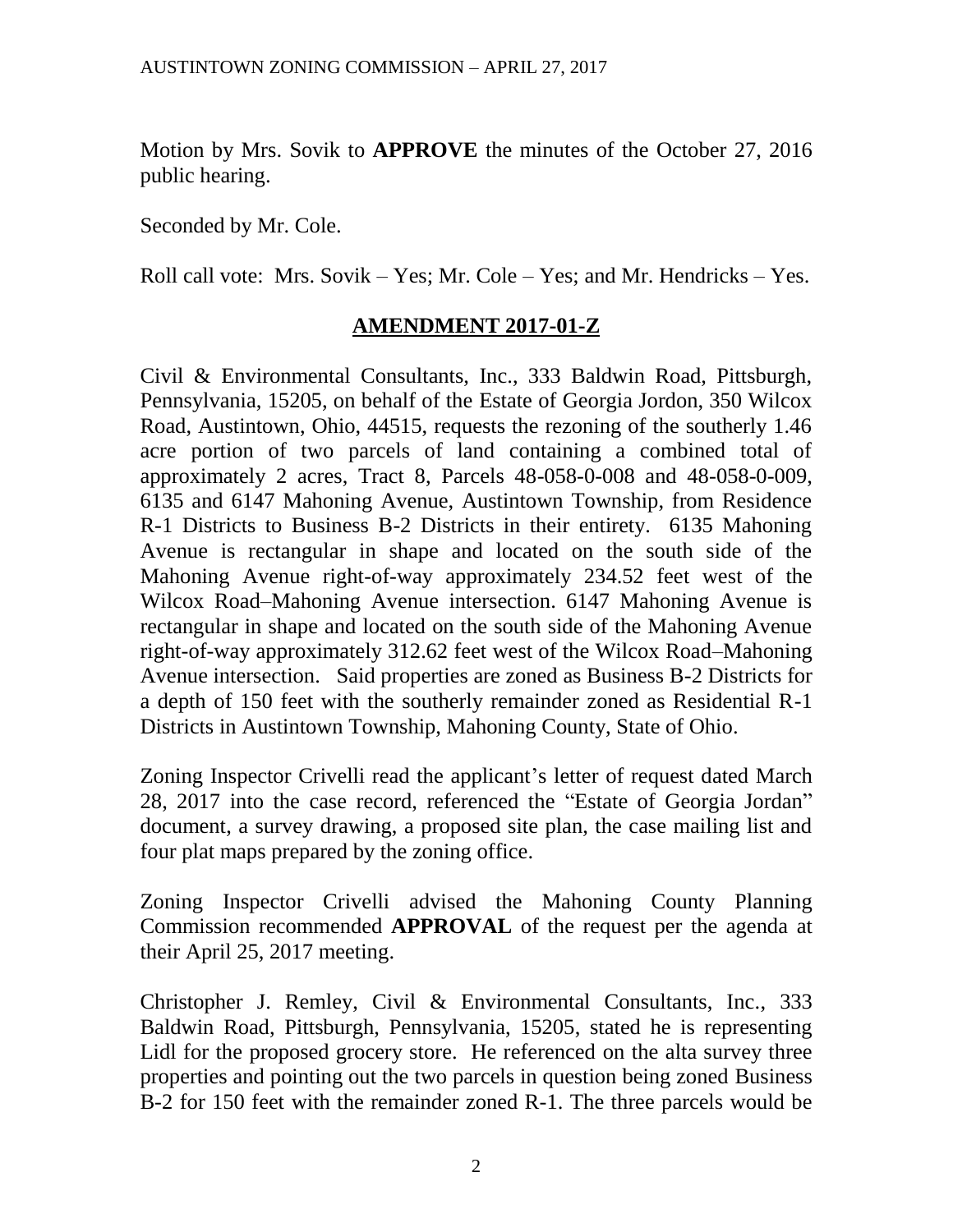consolidated into one parcel if the zoning is approved He referenced a conceptual site plan for the proposed Lidl with the building being approximately 36,000 square feet, the parking, access from Mahoning Avenue, a secondary access off of Wilcox Road lining up with the access at Wal-Mart. He stated a traffic impact study has been done which calls for a turning lane based on the traffic generation of the development. The project will not move forward without the rezoning.

Mr. Hendricks inquired about the traffic study. Mr. Remley stated the traffic study has not been submitted for approval, it is internal with the purpose to determine what the traffic generation will be and what improvements are warranted to help provide a process for the developer.

Joseph Labozan, 124 Wilcox Road, asked if Wilcox Road is going to be widened as it was not designed for semi-truck traffic.

James Agler, 1600 Hoffman Drive, Lordstown, Ohio, 44481, stated he did not oppose the zone change but questioned the process for a zone change. Zoning Inspector Crivelli advised of the zoning process and an approval or modification will become effective within 30 days and the zoning map will change. Mr. Agler asked if the zone change is approved and the buyers back out what will happen to the property taxes. Zoning Inspector Crivelli advised contacting the auditor for an answer for the property tax question. Mr. Agler inquired about a closing date so he can advise his employees of their pending job termination. Zoning Inspector Crivelli advised of the private nature of the purchase transaction and suggested talking to Lidl representatives after the hearing.

Effe Jordan, 6378 Ridgeview Avenue, Austintown, Ohio, spoke in favor of the request.

San Jordan, 6378 Ridgeview Avenue, Austintown, Ohio, spoke in favor of the request.

Joseph Labozan stated we have Giant Eagle, Wal-Mart, and Meijer is coming so who is closing up first?

Teddi Oberman, 5974 Callaway Circle, gave the following statement: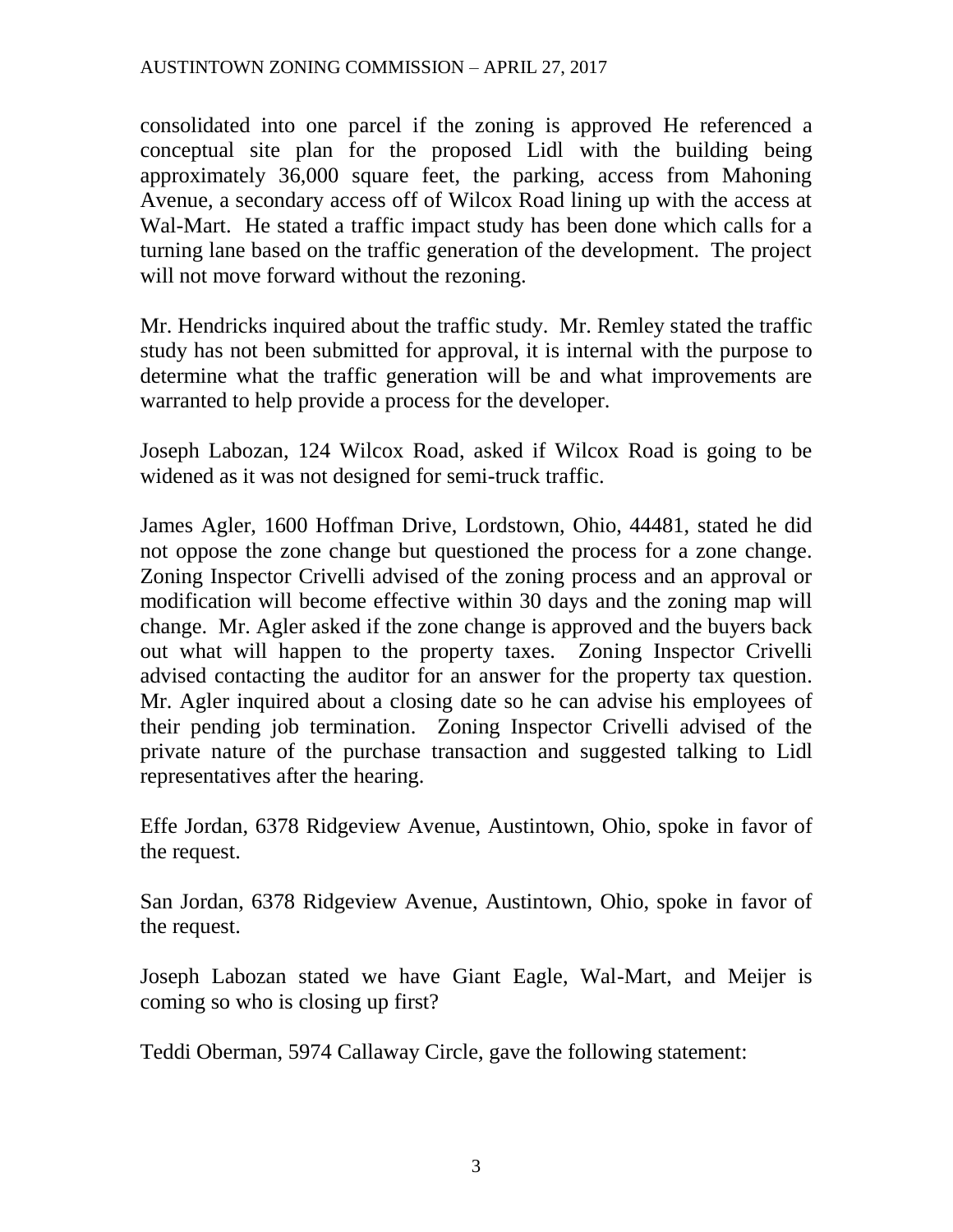My name is Teddi Oberman and I reside at 5974 Callaway Circle and am an Austintown Township taxpayer.

I am here to voice my opposition to the re-zoning of the property on the corner of Wilcox and Mahoning. My reasons being the following: There are 3 condo associations within less than a mile from this corner property. Basically, the 3 associations are land locked and have one way out and in to their property and it's on Wilcox. I reside in one of the associations.

There is an entrance and exit to Walmart in this same area off of Wilcox across from the proposed re-zoning property where semis do enter and exit from Mahoning Avenue.

The chicken place on the corner across from this proposed re-zoning property has a very short entrance span off Wilcox which had, in the past, caused turning problems from Mahoning Avenue onto Wilcox. I am told this property has been sold to another business. I am proposing this new business reconfigure another entrance/exit instead of the one very near Mahoning Avenue as I had just stated.

Also, across from this proposed re-zoning property is a residential home for adults with disabilities on Wilcox where a bus picks up and drops off people twice a day. This always causes a traffic tie-up both ways on Wilcox near Mahoning Avenue for several minutes--twice a day.

Across the street from Wilcox at the traffic light on Mahoning Avenueare the lanes exiting the property from Austintown Plaza and adjoining businesses. Drivers do not adhere to the right-of-way traffic turning east from Wilcox onto Mahoning Avenue or West toward N. Jackson onto Mahoning Avenue. I would like to propose a request for a new traffic light installed with turning arrows both ways.

Three grocery stores already exist close to less than a mile from this proposed re-zoning property. There is Wal-Mart, Aldi's and Giant Eagle all on Mahoning Avenue. Is the sole purpose of re-zoning this site only to create competition with Aldi's since both are competitors? And, is this at the expense of the residential area around this re-zoning property?

I do hope the Township and Zoning Board take another look around this corner site and reconsider the re-zoning of this property! PLEASE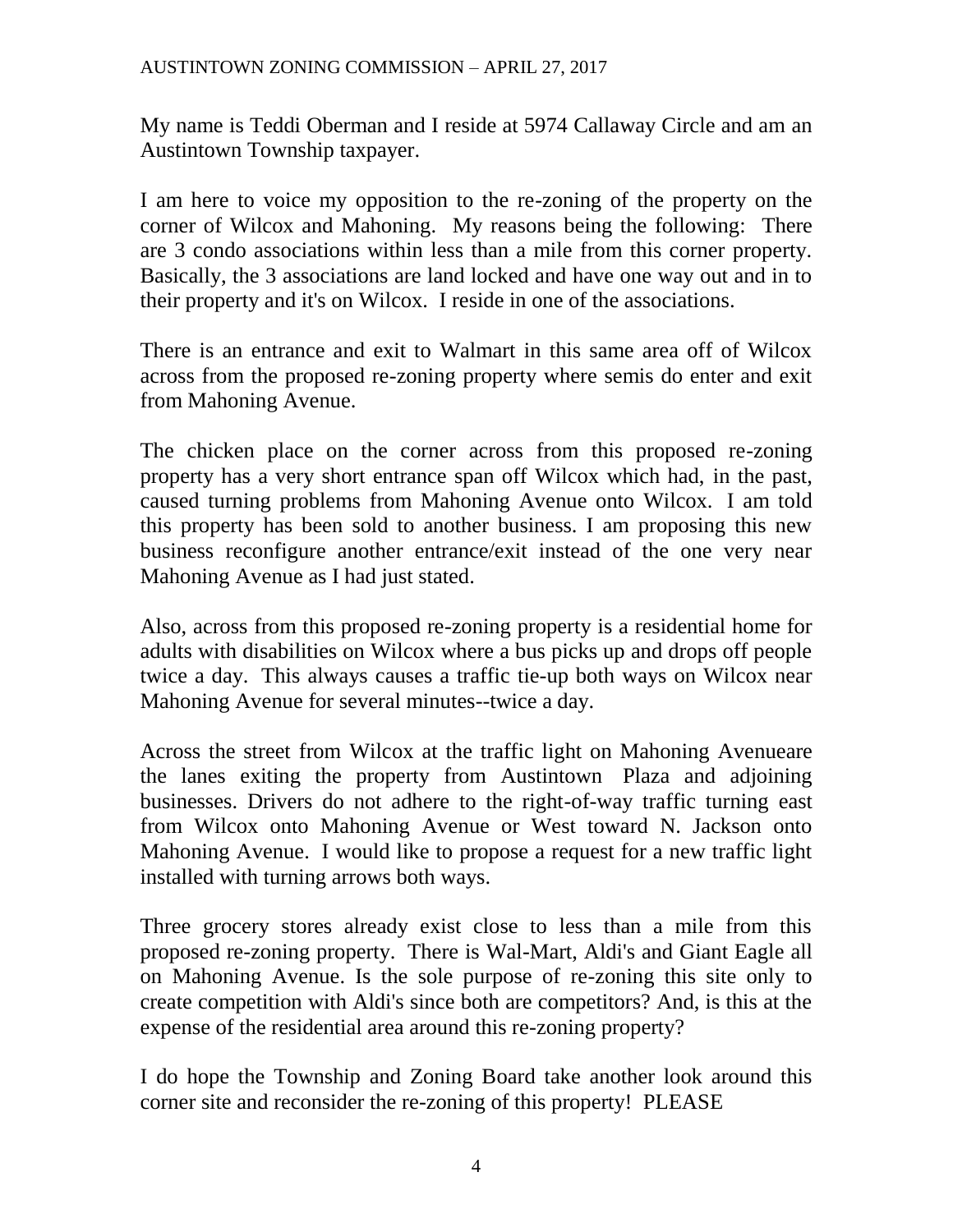I thank the board for giving me the opportunity to present my views and opposition to this proposed re-zoning in my neighborhood!

# IT IS NOT A BEAUTIFUL DAY IN MY NEIGHBORHOOD

John Knox, 174 Wilcox Road, stated Wilcox Road is a narrow two lane road and trucks have problems entering and exiting Wal-Mart. He also stated Wilcox Road washes out during heavy rain storms and the storm water comes into the Cross Creek property. He expressed concerns regarding more storm water and congestion at the intersection. Traffic and storm water are important issues. He stated he is not necessarily against the zone change as the corner property is an eyesore. Wilcox Road must be addressed.

Mr. Remley stated none of the storm water should be going to Wilcox Road once they grade the site and they will have multiple ponds for storm water management. There will be a buffer on the site for the benefit of the residents behind the project. They will try to keep as many existing trees as possible. The traffic study will look at the entire corridor in terms of traffic counts and how Lidl's additional traffic will impact that and as part of the approval process they will met all standards that need to be met.

Mr. Hendricks inquired about the traffic study. Mr. Remly stated the traffic study included Wilcox Road and indicated no warrents for improvements but does warrant a deceleration lane on Mahoning Avenue.

Mr. Hendricks inquired about semi-truck access. Mr. Remely stated trucks will enter on Mahoning Avenue than exit onto Wilcox Road. It would be possible to exit from Mahoning Avenue.

Mr. Hendricks inquired about the storm water design. Mr. Remly stated the storm water management depicted is conceptual at this point in time. A final design will be undertaken if the zoning request is approved. Zoning Inspector Crivelli advised the storm water design has to meet the design criteria of the Mahoning County Engineer's Office which is currently the 100 year storm. Mr. Remly referred a table on the drawing indicating the township zoning code will be met. Mr. Hendricks observed that the traffic study has not been submitted to ODOT. Mr. Remely stated they talked to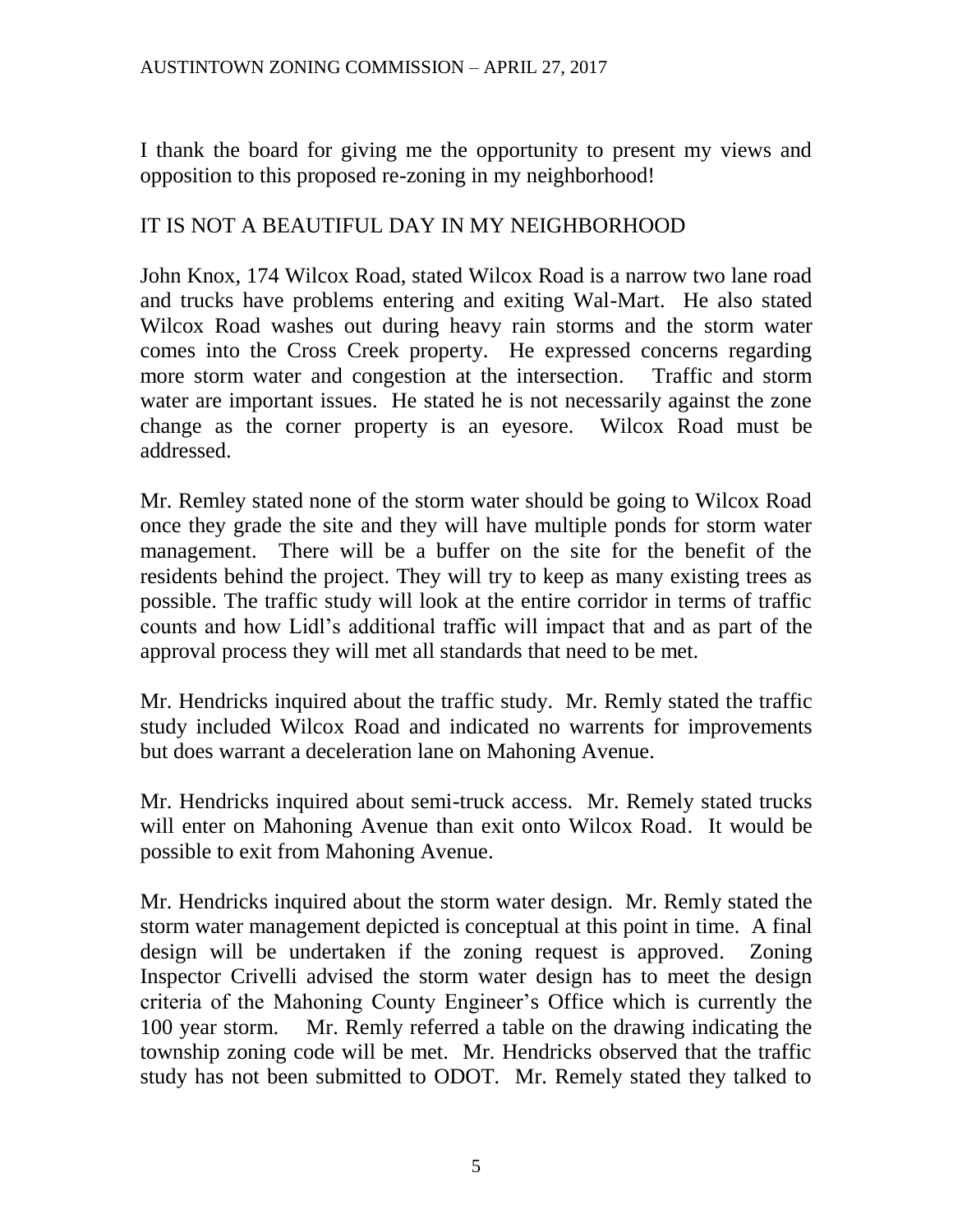#### AUSTINTOWN ZONING COMMISSION – APRIL 27, 2017

ODOT. Zoning Inspector Crivelli asked if they talked to ODOT or the county. Mr. Remely thought he talked to the county.

Mr. Hendricks inquired about the buffering. Mr. Remely stated there will be buffering and they will have to meet the zoning requirements. He referenced buffering areas on the exhibit. Zoning Inspector Crivelli advised the residents will have input to the buffer which may include fencing. He also advised no credit will be given for the arborvitaes on the abutting condo property.

Mr. Sovik inquired about lighting. Mr. Remely stated the building will have wall pack-lighting with a couple lights in the parking lot. The lights will be designed to light the lot but not the abutting properties. They will achieve 0 foot candles at the property lines. They can place shields on lights near the residential properties.

Teddi Oberman, 5974 Callaway Circle, asked what drew the company to this site.

Joseph Labozan, 124 Wilcox Road, inquired about trash receptacles.

A question was asked about test borings.

Wes Patterson, development manager for Lidl U.S., 260 South Four Street, Columbus, Ohio, stated Lidl is a new concept to the U.S. Grocery stores are more successful when they are clustered in a retail area. This area has good traffic counts, it an area where another grocery store can be successful, the area has a good median household income level, they want to appeal to a diverse market, and they like corner locations with good access. Lidl is trying to have a zero net waste. They recycle and are into renewable energy. Their design will be close to LEED gold standards. The trash dumpster will be at the back of the house. A geo-tech study was done of the site (Mr. Patterson did not provide any specific information from the study).

No one else in attendance to speak in favor of the request.

No one else in attendance to speak against the request.

The Zoning Commission adjourned at 6:45 P.M.